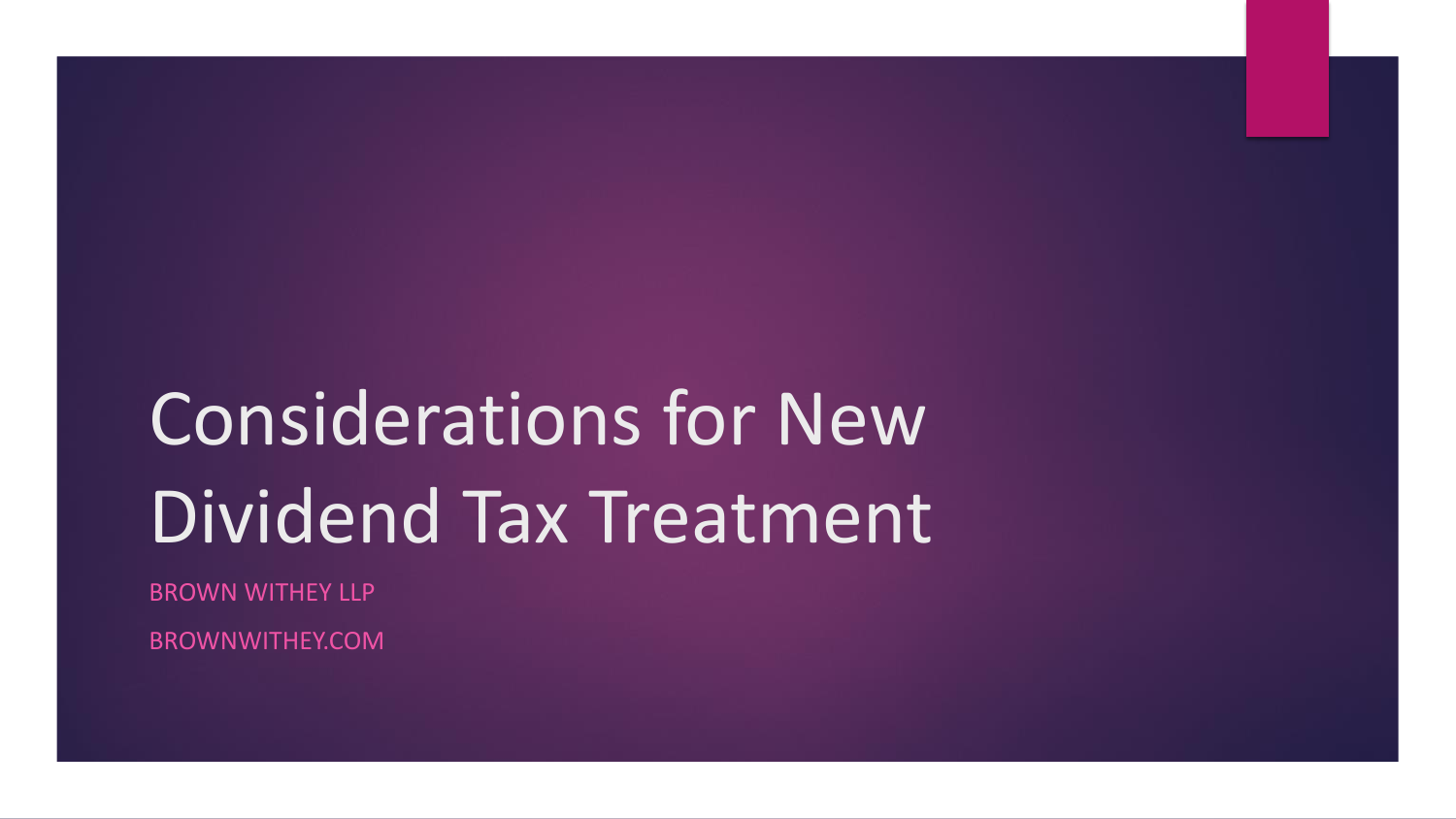### Considerations (1)

- ▶ Corporate tax rates have fallen to 20%, are expected to be 19% from 1 April 2017 and 18% from 1 April 2020.
- Notional tax credits on dividends are abolished from 1 April 2016 and all tax will be paid through self assessment.
- A new dividend allowance of £5,000 is introduced from 6 April 2016 so the first £5,000 of dividend income is taxed at 0% but does not reduce total taxable income.
- Dividend income will still be treated as the top slice of income so personal allowances are used first.
- Dividends within pensions and ISAs will be unaffected by the new rules.

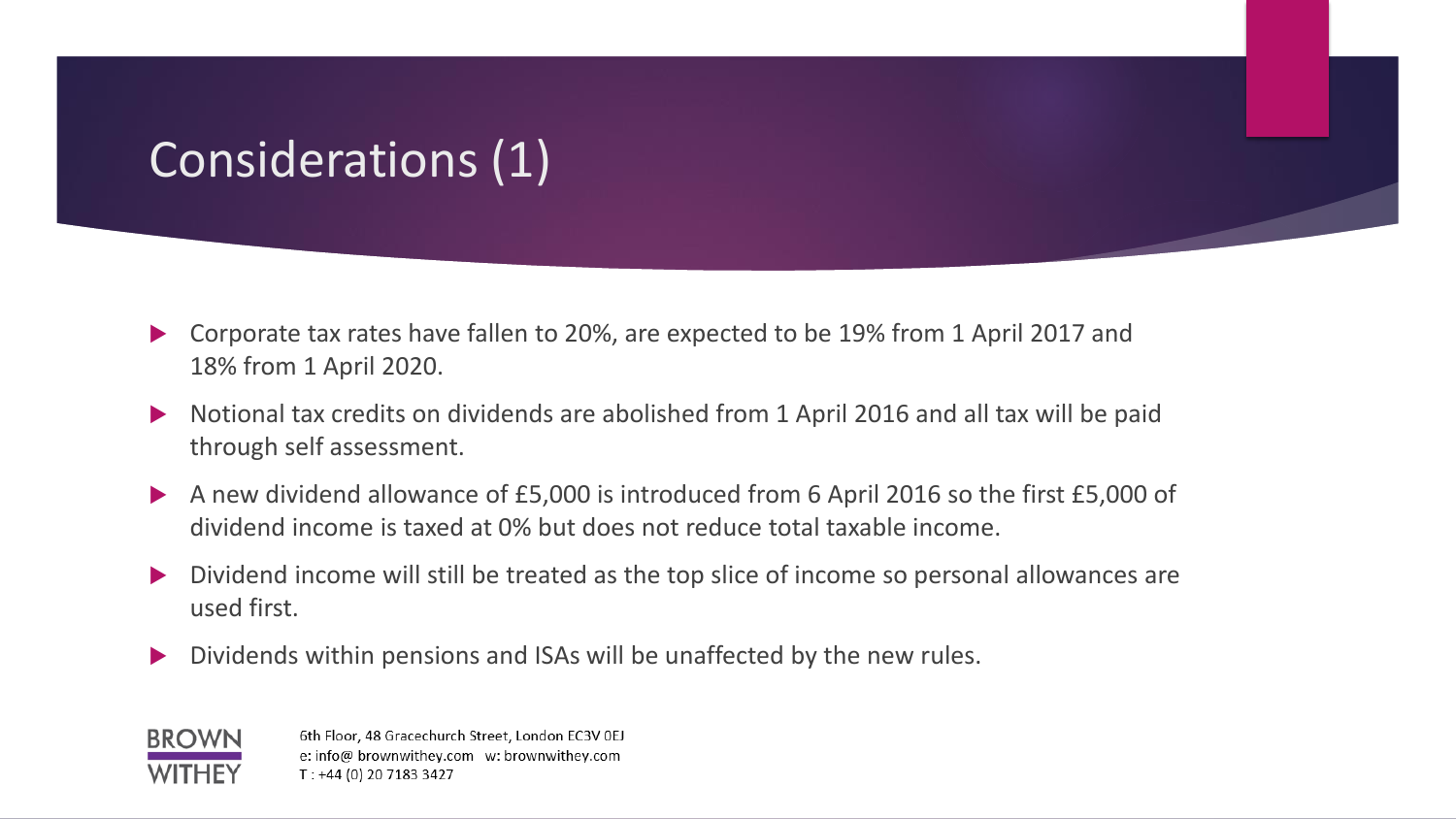### Considerations (2)

- ▶ The new dividend rates from 2016/17 once the 0% tax allowance has been exceeded will be:
	- Basic rate taxpayers 7.5%
	- Higher rate taxpayers 32.5%
	- Additional rate taxpayers 38.1%
- Where dividends provide a National Insurance Contributions saving, they are still likely to be the most tax effective means of withdrawing value in 2016/17.
- Calculations will be different for those companies undertaking activities qualifying for special corporate tax rules such as R & D so bespoke advice must be sought.



6th Floor, 48 Gracechurch Street, London EC3V 0EJ e: info@ brownwithey.com w: brownwithey.com T: +44 (0) 20 7183 3427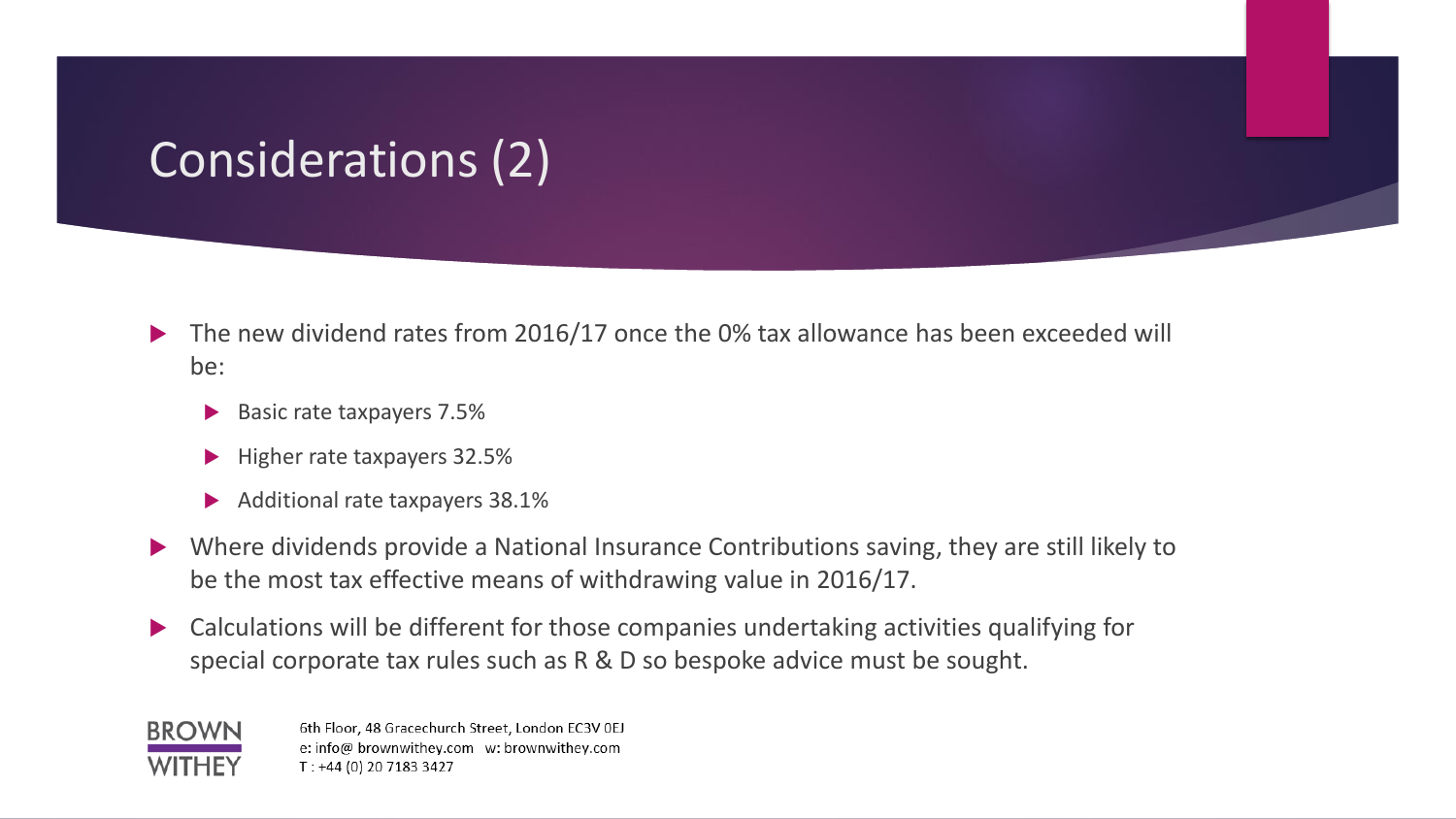## Considerations (3)

- $\blacktriangleright$  The new rates increase the effective rate of tax on dividends for company owners where they are higher rate tax payers and dividend income is not covered by the £5,000 allowance.
- The net dividend will no longer be increased by the tax credit to determine the gross: The dividend received will be the gross for tax.
- Individual circumstances will vary and must each be separately calculated.

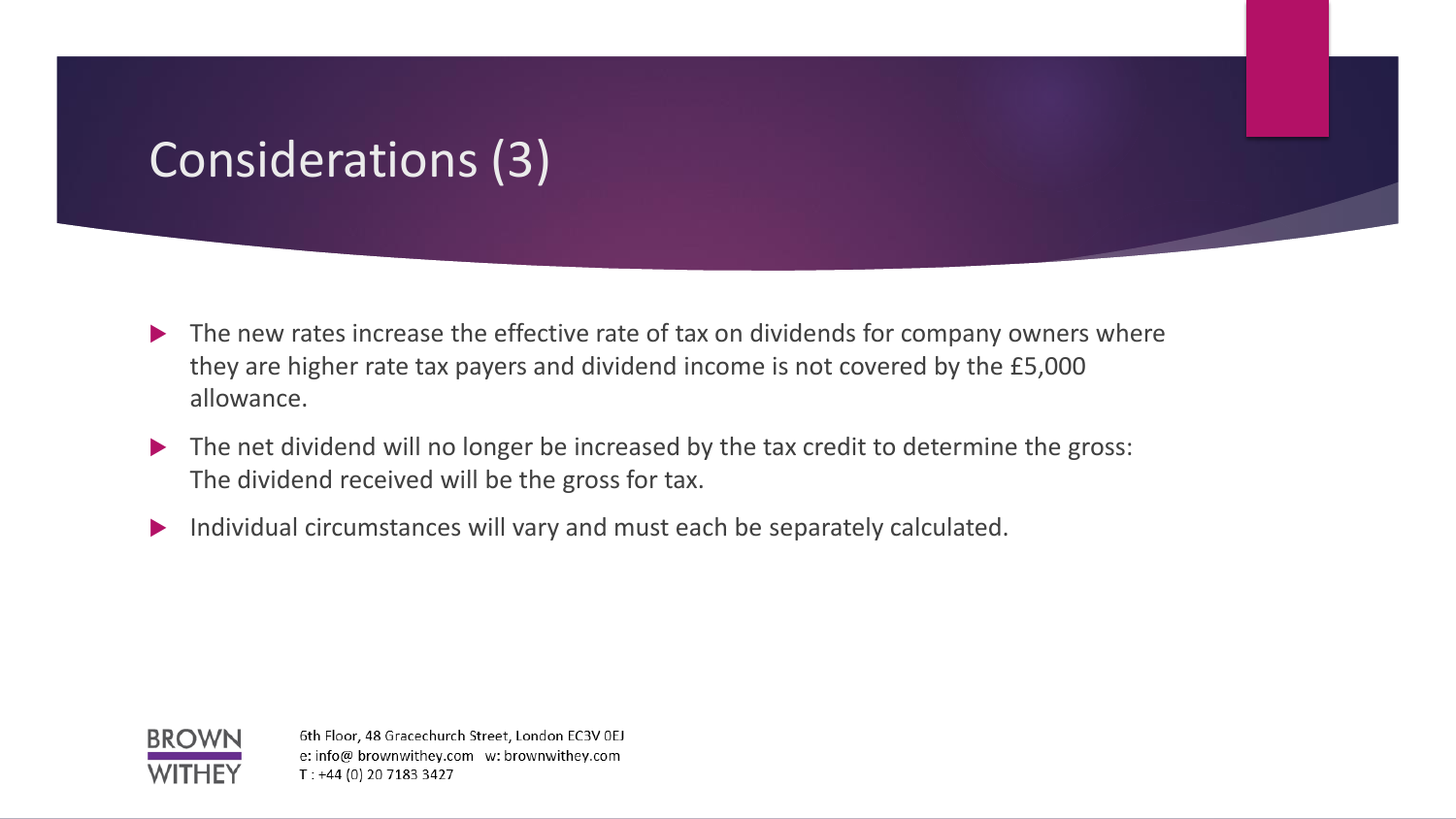#### Conclusion

- The case for every person will need to be looked at individually for salary vs. dividend.
- As far as possible, dividend income should be received in a pension (SIPP) or ISA wrapper, unless the income is less than £5,000 p.a.
- Dividends can be withdrawn tax-free from ISAs up to any amount.
- Married couples or Civil Partners should consider spreading taxable portfolios between themselves to ensure the largest tax saving in terms of allowances and rate bands.
- Consider dividend yields where total sheltering is not possible and shelter the highest in ISAs.
- Dividends from venture capital trusts are tax-free and might be a partial solution.